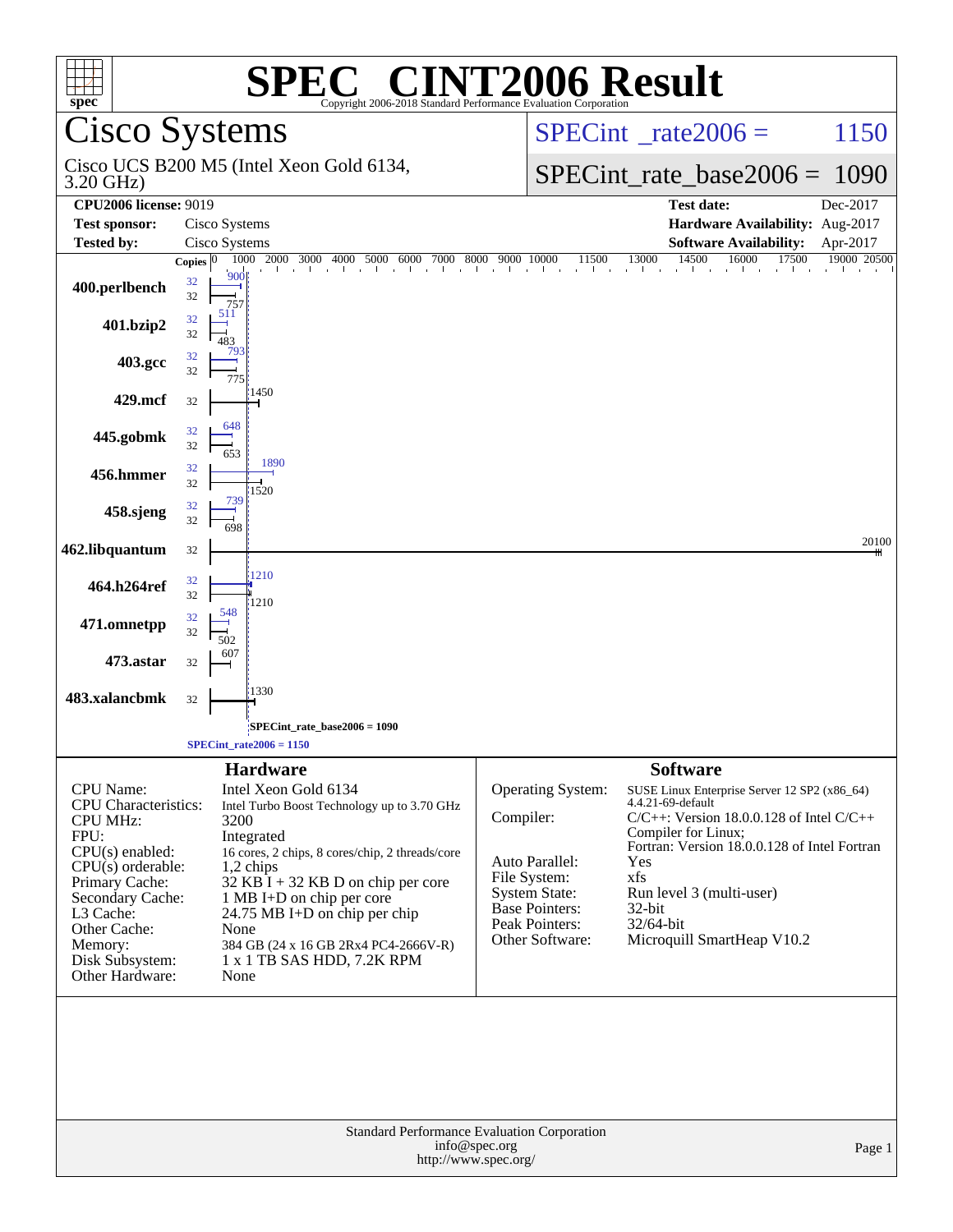

# Cisco Systems

3.20 GHz) Cisco UCS B200 M5 (Intel Xeon Gold 6134,

SPECint rate $2006 = 1150$ 

#### [SPECint\\_rate\\_base2006 =](http://www.spec.org/auto/cpu2006/Docs/result-fields.html#SPECintratebase2006) 1090

**[CPU2006 license:](http://www.spec.org/auto/cpu2006/Docs/result-fields.html#CPU2006license)** 9019 **[Test date:](http://www.spec.org/auto/cpu2006/Docs/result-fields.html#Testdate)** Dec-2017 **[Test sponsor:](http://www.spec.org/auto/cpu2006/Docs/result-fields.html#Testsponsor)** Cisco Systems **[Hardware Availability:](http://www.spec.org/auto/cpu2006/Docs/result-fields.html#HardwareAvailability)** Aug-2017 **[Tested by:](http://www.spec.org/auto/cpu2006/Docs/result-fields.html#Testedby)** Cisco Systems **[Software Availability:](http://www.spec.org/auto/cpu2006/Docs/result-fields.html#SoftwareAvailability)** Apr-2017

#### **[Results Table](http://www.spec.org/auto/cpu2006/Docs/result-fields.html#ResultsTable)**

|                    | <b>Base</b>                                                                                              |                |       |                |       |                |       | <b>Peak</b>   |                |              |                |              |                |              |
|--------------------|----------------------------------------------------------------------------------------------------------|----------------|-------|----------------|-------|----------------|-------|---------------|----------------|--------------|----------------|--------------|----------------|--------------|
| <b>Benchmark</b>   | <b>Copies</b>                                                                                            | <b>Seconds</b> | Ratio | <b>Seconds</b> | Ratio | <b>Seconds</b> | Ratio | <b>Copies</b> | <b>Seconds</b> | <b>Ratio</b> | <b>Seconds</b> | <b>Ratio</b> | <b>Seconds</b> | <b>Ratio</b> |
| 400.perlbench      | 32                                                                                                       | 413            | 757   | 413            | 757   | 413            | 757   | 32            | 347            | 900          | 343            | 911          | 348            | 899          |
| 401.bzip2          | 32                                                                                                       | 639            | 483   | 638            | 484   | 640            | 483   | 32            | 604            | 511          | 606            | 510          | 604            | 511          |
| $403.\mathrm{gcc}$ | 32                                                                                                       | 332            | 776   | 332            | 775   | 333            | 773   | 32            | 325            | 793          | 325            | 793          | 326            | 790          |
| $429$ .mcf         | 32                                                                                                       | 200            | 1460  | 201            | 1450  | 202            | 1440  | 32            | 200            | 1460         | 201            | 1450         | 202            | 1440         |
| $445$ .gobmk       | 32                                                                                                       | 514            | 653   | 513            | 655   | 514            | 653   | 32            | 518            | 648          | 518            | 648          | 518            | 648          |
| 456.hmmer          | 32                                                                                                       | 197            | 1520  | 197            | 1510  | 196            | 1530  | 32            | 158            | 1890         | 158            | 1890         | 158            | 1890         |
| $458$ .sjeng       | 32                                                                                                       | 555            | 698   | 555            | 697   | 555            | 698   | 32            | 526            | 737          | 524            | 739          | 522            | 742          |
| 462.libquantum     | 32                                                                                                       | 33.2           | 20000 | 32.9           | 20100 | 33.0           | 20100 | 32            | 33.2           | 20000        | 32.9           | 20100        | 33.0           | 20100        |
| 464.h264ref        | 32                                                                                                       | 582            | 1220  | 584            | 1210  | 607            | 1170  | 32            | 589            | 1200         | 586            | <b>1210</b>  | 566            | 1250         |
| 471.omnetpp        | 32                                                                                                       | 398            | 502   | 399            | 502   | 399            | 501   | 32            | 365            | 548          | 365            | 548          | 365            | 548          |
| $473$ . astar      | 32                                                                                                       | 370            | 606   | 369            | 608   | 370            | 607   | 32            | 370            | 606          | 369            | 608          | 370            | 607          |
| 483.xalancbmk      | 32                                                                                                       | 166            | 1330  | 166            | 1330  | 167            | 1320  | 32            | 166            | 1330         | 166            | 1330         | 167            | 1320         |
|                    | Results appear in the order in which they were run. Bold underlined text indicates a median measurement. |                |       |                |       |                |       |               |                |              |                |              |                |              |

#### **[Submit Notes](http://www.spec.org/auto/cpu2006/Docs/result-fields.html#SubmitNotes)**

 The numactl mechanism was used to bind copies to processors. The config file option 'submit' was used to generate numactl commands to bind each copy to a specific processor. For details, please see the config file.

#### **[Operating System Notes](http://www.spec.org/auto/cpu2006/Docs/result-fields.html#OperatingSystemNotes)**

Stack size set to unlimited using "ulimit -s unlimited"

#### **[Platform Notes](http://www.spec.org/auto/cpu2006/Docs/result-fields.html#PlatformNotes)**

BIOS Settings: Intel HyperThreading Technology set to Enabled CPU performance set to Enterprise Power Performance Tuning set to OS SNC set to Enabled IMC Interleaving set to 1-way Interleave Patrol Scrub set to Disabled Sysinfo program /home/cpu2006-1.2/config/sysinfo.rev6993 Revision 6993 of 2015-11-06 (b5e8d4b4eb51ed28d7f98696cbe290c1) running on linux-uezu Thu Dec 7 07:54:17 2017 This section contains SUT (System Under Test) info as seen by some common utilities. To remove or add to this section, see: <http://www.spec.org/cpu2006/Docs/config.html#sysinfo> From /proc/cpuinfo

model name : Intel(R) Xeon(R) Gold 6134 CPU @ 3.20GHz Continued on next page

Standard Performance Evaluation Corporation [info@spec.org](mailto:info@spec.org) <http://www.spec.org/>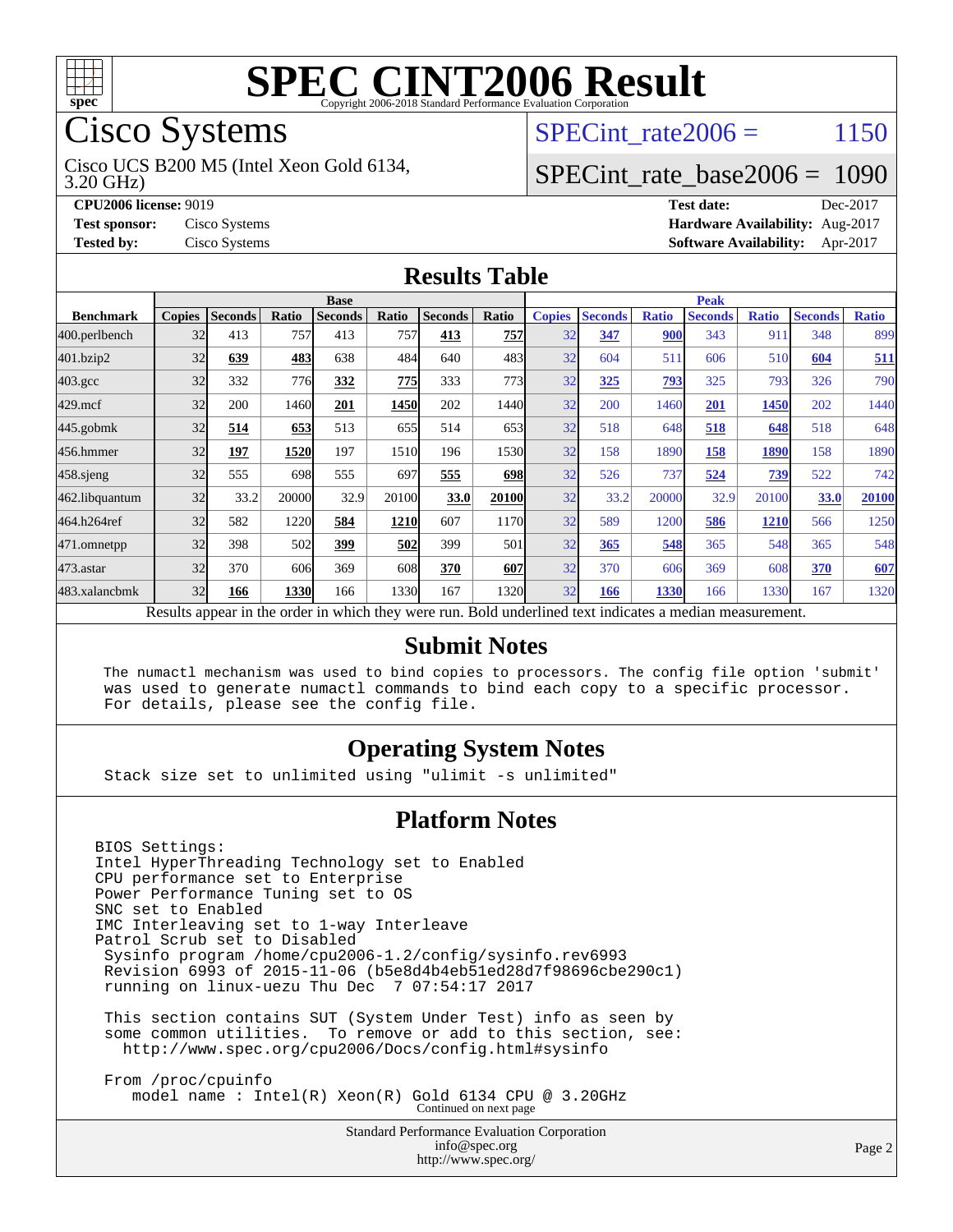

Cisco Systems

3.20 GHz) Cisco UCS B200 M5 (Intel Xeon Gold 6134, SPECint rate $2006 = 1150$ 

[SPECint\\_rate\\_base2006 =](http://www.spec.org/auto/cpu2006/Docs/result-fields.html#SPECintratebase2006) 1090

**[CPU2006 license:](http://www.spec.org/auto/cpu2006/Docs/result-fields.html#CPU2006license)** 9019 **[Test date:](http://www.spec.org/auto/cpu2006/Docs/result-fields.html#Testdate)** Dec-2017 **[Test sponsor:](http://www.spec.org/auto/cpu2006/Docs/result-fields.html#Testsponsor)** Cisco Systems **[Hardware Availability:](http://www.spec.org/auto/cpu2006/Docs/result-fields.html#HardwareAvailability)** Aug-2017 **[Tested by:](http://www.spec.org/auto/cpu2006/Docs/result-fields.html#Testedby)** Cisco Systems **[Software Availability:](http://www.spec.org/auto/cpu2006/Docs/result-fields.html#SoftwareAvailability)** Apr-2017

#### **[Platform Notes \(Continued\)](http://www.spec.org/auto/cpu2006/Docs/result-fields.html#PlatformNotes)**

Standard Performance Evaluation Corporation 2 "physical id"s (chips) 32 "processors" cores, siblings (Caution: counting these is hw and system dependent. The following excerpts from /proc/cpuinfo might not be reliable. Use with caution.) cpu cores : 8 siblings : 16 physical 0: cores 0 2 3 4 16 19 25 26 physical 1: cores 0 1 2 3 4 10 19 24 cache size : 25344 KB From /proc/meminfo MemTotal: 394832412 kB HugePages\_Total: 0<br>Hugepagesize: 2048 kB Hugepagesize: From /etc/\*release\* /etc/\*version\* SuSE-release: SUSE Linux Enterprise Server 12 (x86\_64) VERSION = 12 PATCHLEVEL = 2 # This file is deprecated and will be removed in a future service pack or release. # Please check /etc/os-release for details about this release. os-release: NAME="SLES" VERSION="12-SP2" VERSION\_ID="12.2" PRETTY\_NAME="SUSE Linux Enterprise Server 12 SP2" ID="sles" ANSI\_COLOR="0;32" CPE\_NAME="cpe:/o:suse:sles:12:sp2" uname -a: Linux linux-uezu 4.4.21-69-default #1 SMP Tue Oct 25 10:58:20 UTC 2016 (9464f67) x86\_64 x86\_64 x86\_64 GNU/Linux run-level 3 Jan 5 19:32 SPEC is set to: /home/cpu2006-1.2 Filesystem Type Size Used Avail Use% Mounted on /dev/sda1 xfs 894G 148G 747G 17% / Additional information from dmidecode: Warning: Use caution when you interpret this section. The 'dmidecode' program reads system data which is "intended to allow hardware to be accurately determined", but the intent may not be met, as there are frequent changes to hardware, firmware, and the "DMTF SMBIOS" standard. BIOS Cisco Systems, Inc. B200M5.3.2.1d.5.0727171353 07/27/2017 Memory: 24x 0xCE00 M393A2G40EB2-CTD 16 GB 2 rank 2666 MHz Continued on next page

[info@spec.org](mailto:info@spec.org) <http://www.spec.org/>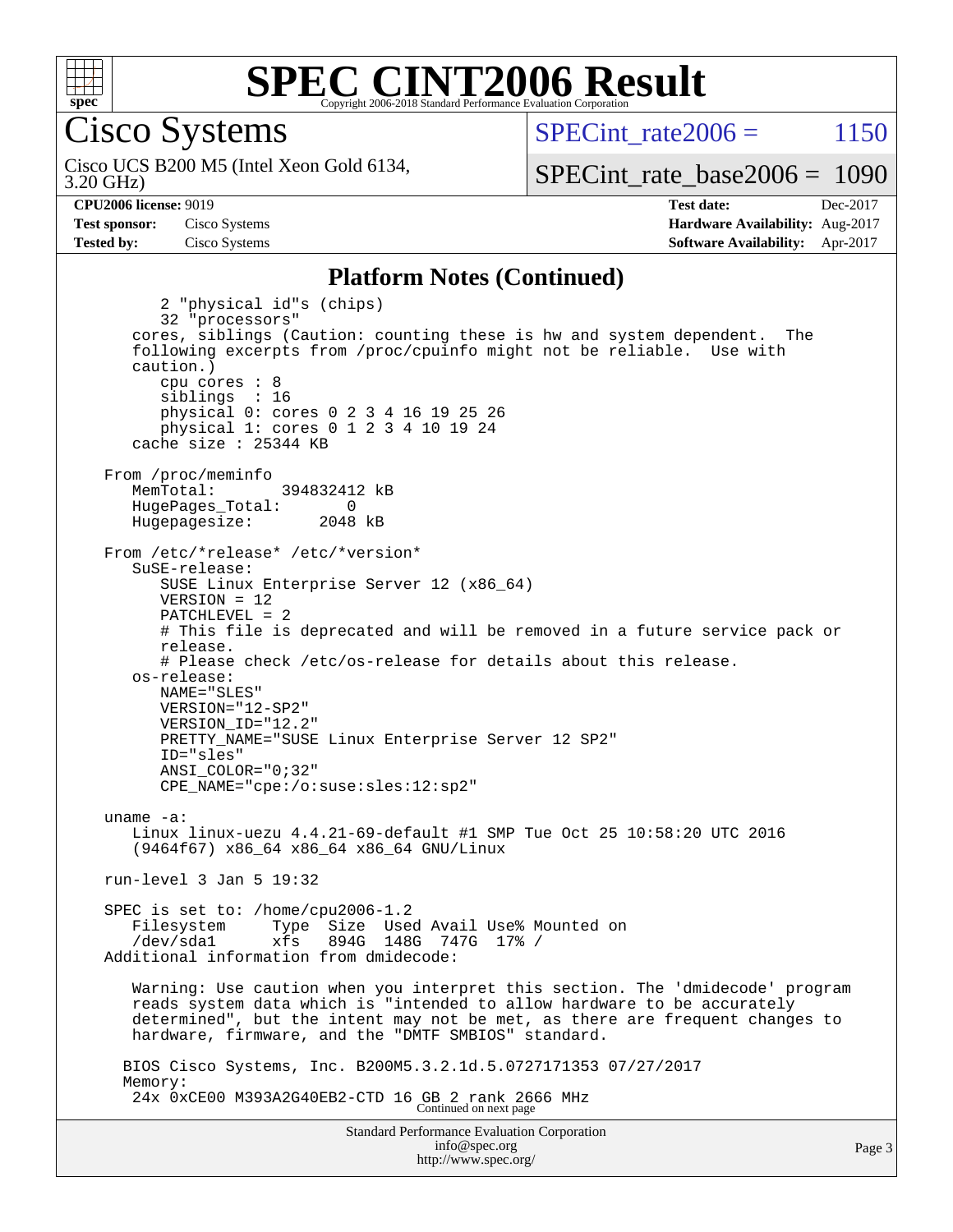

#### **[SPEC CINT2006 Result](http://www.spec.org/auto/cpu2006/Docs/result-fields.html#SPECCINT2006Result)** Copyright 2006-2018 Standard Performance Evaluation C

Cisco Systems

SPECint rate $2006 = 1150$ 

Cisco UCS B200 M5 (Intel Xeon Gold 6134,

3.20 GHz)

[SPECint\\_rate\\_base2006 =](http://www.spec.org/auto/cpu2006/Docs/result-fields.html#SPECintratebase2006) 1090

**[CPU2006 license:](http://www.spec.org/auto/cpu2006/Docs/result-fields.html#CPU2006license)** 9019 **[Test date:](http://www.spec.org/auto/cpu2006/Docs/result-fields.html#Testdate)** Dec-2017 **[Test sponsor:](http://www.spec.org/auto/cpu2006/Docs/result-fields.html#Testsponsor)** Cisco Systems **[Hardware Availability:](http://www.spec.org/auto/cpu2006/Docs/result-fields.html#HardwareAvailability)** Aug-2017 **[Tested by:](http://www.spec.org/auto/cpu2006/Docs/result-fields.html#Testedby)** Cisco Systems **[Software Availability:](http://www.spec.org/auto/cpu2006/Docs/result-fields.html#SoftwareAvailability)** Apr-2017

#### **[Platform Notes \(Continued\)](http://www.spec.org/auto/cpu2006/Docs/result-fields.html#PlatformNotes)**

(End of data from sysinfo program)

#### **[General Notes](http://www.spec.org/auto/cpu2006/Docs/result-fields.html#GeneralNotes)**

Environment variables set by runspec before the start of the run: LD\_LIBRARY\_PATH = "/opt/intel/lib/ia32:/opt/intel/lib/intel64:/home/cpu2006-1.2/sh10.2"

 Binaries compiled on a system with 1x Intel Core i7-4790 CPU + 32GB RAM memory using Redhat Enterprise Linux 7.2 Transparent Huge Pages enabled with: echo always > /sys/kernel/mm/transparent\_hugepage/enabled Filesystem page cache cleared with: shell invocation of 'sync; echo 3 > /proc/sys/vm/drop\_caches' prior to run runspec command invoked through numactl i.e.: numactl --interleave=all runspec <etc>

#### **[Base Compiler Invocation](http://www.spec.org/auto/cpu2006/Docs/result-fields.html#BaseCompilerInvocation)**

[C benchmarks](http://www.spec.org/auto/cpu2006/Docs/result-fields.html#Cbenchmarks):

[icc -m32 -L/opt/intel/lib/ia32](http://www.spec.org/cpu2006/results/res2017q4/cpu2006-20171211-51001.flags.html#user_CCbase_intel_icc_5b9b234ab5a48620dbff732649db9641)

[C++ benchmarks:](http://www.spec.org/auto/cpu2006/Docs/result-fields.html#CXXbenchmarks) [icpc -m32 -L/opt/intel/lib/ia32](http://www.spec.org/cpu2006/results/res2017q4/cpu2006-20171211-51001.flags.html#user_CXXbase_intel_icpc_01235b2dad29c0385d1e28a6a6b0d9cb)

### **[Base Portability Flags](http://www.spec.org/auto/cpu2006/Docs/result-fields.html#BasePortabilityFlags)**

 400.perlbench: [-D\\_FILE\\_OFFSET\\_BITS=64](http://www.spec.org/cpu2006/results/res2017q4/cpu2006-20171211-51001.flags.html#user_basePORTABILITY400_perlbench_file_offset_bits_64_438cf9856305ebd76870a2c6dc2689ab) [-DSPEC\\_CPU\\_LINUX\\_IA32](http://www.spec.org/cpu2006/results/res2017q4/cpu2006-20171211-51001.flags.html#b400.perlbench_baseCPORTABILITY_DSPEC_CPU_LINUX_IA32) 401.bzip2: [-D\\_FILE\\_OFFSET\\_BITS=64](http://www.spec.org/cpu2006/results/res2017q4/cpu2006-20171211-51001.flags.html#user_basePORTABILITY401_bzip2_file_offset_bits_64_438cf9856305ebd76870a2c6dc2689ab) 403.gcc: [-D\\_FILE\\_OFFSET\\_BITS=64](http://www.spec.org/cpu2006/results/res2017q4/cpu2006-20171211-51001.flags.html#user_basePORTABILITY403_gcc_file_offset_bits_64_438cf9856305ebd76870a2c6dc2689ab) 429.mcf: [-D\\_FILE\\_OFFSET\\_BITS=64](http://www.spec.org/cpu2006/results/res2017q4/cpu2006-20171211-51001.flags.html#user_basePORTABILITY429_mcf_file_offset_bits_64_438cf9856305ebd76870a2c6dc2689ab) 445.gobmk: [-D\\_FILE\\_OFFSET\\_BITS=64](http://www.spec.org/cpu2006/results/res2017q4/cpu2006-20171211-51001.flags.html#user_basePORTABILITY445_gobmk_file_offset_bits_64_438cf9856305ebd76870a2c6dc2689ab) 456.hmmer: [-D\\_FILE\\_OFFSET\\_BITS=64](http://www.spec.org/cpu2006/results/res2017q4/cpu2006-20171211-51001.flags.html#user_basePORTABILITY456_hmmer_file_offset_bits_64_438cf9856305ebd76870a2c6dc2689ab) 458.sjeng: [-D\\_FILE\\_OFFSET\\_BITS=64](http://www.spec.org/cpu2006/results/res2017q4/cpu2006-20171211-51001.flags.html#user_basePORTABILITY458_sjeng_file_offset_bits_64_438cf9856305ebd76870a2c6dc2689ab) 462.libquantum: [-D\\_FILE\\_OFFSET\\_BITS=64](http://www.spec.org/cpu2006/results/res2017q4/cpu2006-20171211-51001.flags.html#user_basePORTABILITY462_libquantum_file_offset_bits_64_438cf9856305ebd76870a2c6dc2689ab) [-DSPEC\\_CPU\\_LINUX](http://www.spec.org/cpu2006/results/res2017q4/cpu2006-20171211-51001.flags.html#b462.libquantum_baseCPORTABILITY_DSPEC_CPU_LINUX) 464.h264ref: [-D\\_FILE\\_OFFSET\\_BITS=64](http://www.spec.org/cpu2006/results/res2017q4/cpu2006-20171211-51001.flags.html#user_basePORTABILITY464_h264ref_file_offset_bits_64_438cf9856305ebd76870a2c6dc2689ab) 471.omnetpp: [-D\\_FILE\\_OFFSET\\_BITS=64](http://www.spec.org/cpu2006/results/res2017q4/cpu2006-20171211-51001.flags.html#user_basePORTABILITY471_omnetpp_file_offset_bits_64_438cf9856305ebd76870a2c6dc2689ab) 473.astar: [-D\\_FILE\\_OFFSET\\_BITS=64](http://www.spec.org/cpu2006/results/res2017q4/cpu2006-20171211-51001.flags.html#user_basePORTABILITY473_astar_file_offset_bits_64_438cf9856305ebd76870a2c6dc2689ab) 483.xalancbmk: [-D\\_FILE\\_OFFSET\\_BITS=64](http://www.spec.org/cpu2006/results/res2017q4/cpu2006-20171211-51001.flags.html#user_basePORTABILITY483_xalancbmk_file_offset_bits_64_438cf9856305ebd76870a2c6dc2689ab) [-DSPEC\\_CPU\\_LINUX](http://www.spec.org/cpu2006/results/res2017q4/cpu2006-20171211-51001.flags.html#b483.xalancbmk_baseCXXPORTABILITY_DSPEC_CPU_LINUX)

## **[Base Optimization Flags](http://www.spec.org/auto/cpu2006/Docs/result-fields.html#BaseOptimizationFlags)**

[C benchmarks](http://www.spec.org/auto/cpu2006/Docs/result-fields.html#Cbenchmarks):

[-xHOST](http://www.spec.org/cpu2006/results/res2017q4/cpu2006-20171211-51001.flags.html#user_CCbase_f-xHost_e62ac3e528d1159ebbc7507f5617393f) [-ipo](http://www.spec.org/cpu2006/results/res2017q4/cpu2006-20171211-51001.flags.html#user_CCbase_f-ipo) [-O3](http://www.spec.org/cpu2006/results/res2017q4/cpu2006-20171211-51001.flags.html#user_CCbase_f-O3) [-no-prec-div](http://www.spec.org/cpu2006/results/res2017q4/cpu2006-20171211-51001.flags.html#user_CCbase_f-no-prec-div) [-qopt-prefetch](http://www.spec.org/cpu2006/results/res2017q4/cpu2006-20171211-51001.flags.html#user_CCbase_f-qopt-prefetch) [-qopt-mem-layout-trans=3](http://www.spec.org/cpu2006/results/res2017q4/cpu2006-20171211-51001.flags.html#user_CCbase_f-qopt-mem-layout-trans_170f5be61cd2cedc9b54468c59262d5d)

Continued on next page

Standard Performance Evaluation Corporation [info@spec.org](mailto:info@spec.org) <http://www.spec.org/>

Page 4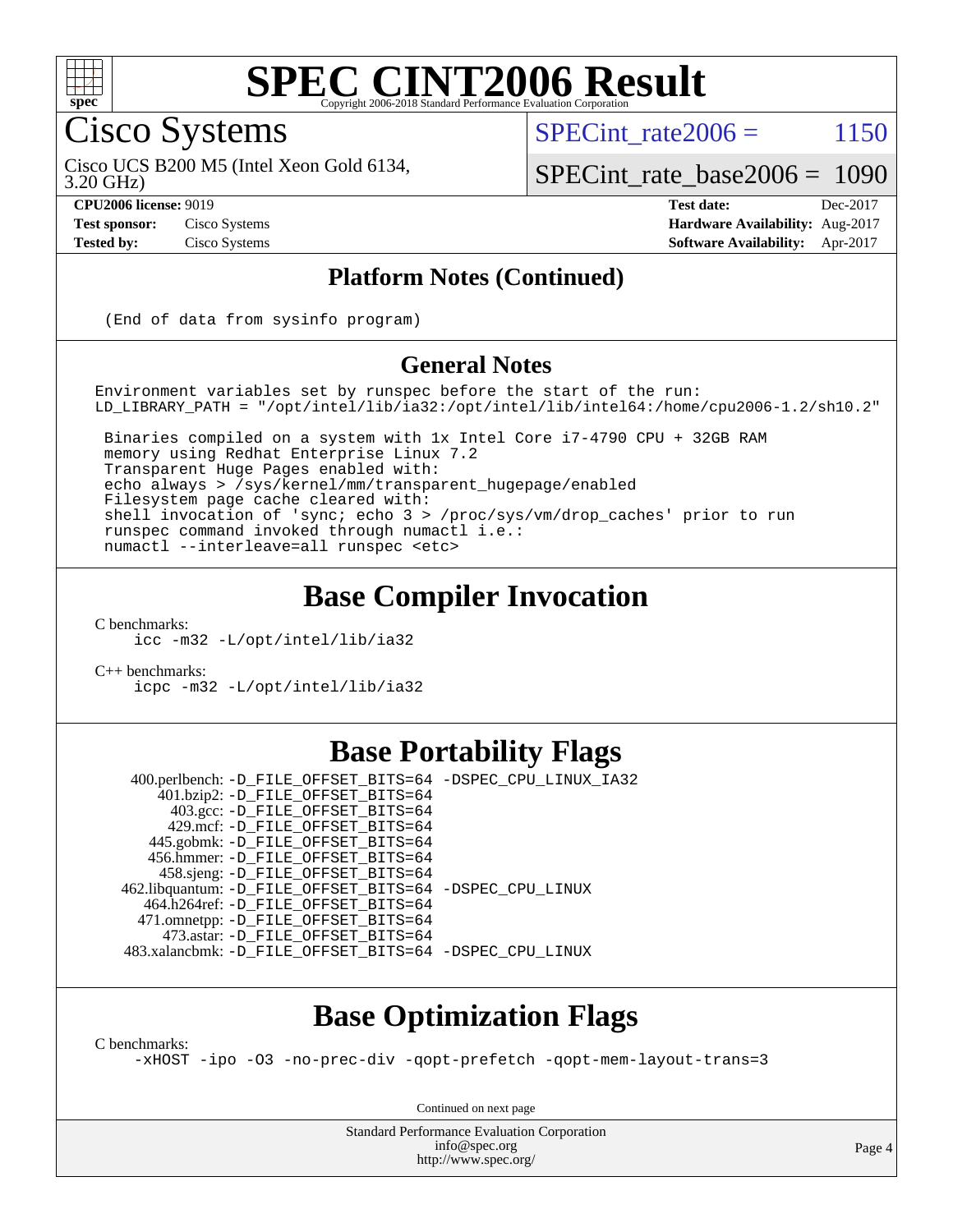

Cisco Systems

SPECint rate $2006 = 1150$ 

3.20 GHz) Cisco UCS B200 M5 (Intel Xeon Gold 6134,

[SPECint\\_rate\\_base2006 =](http://www.spec.org/auto/cpu2006/Docs/result-fields.html#SPECintratebase2006) 1090

**[CPU2006 license:](http://www.spec.org/auto/cpu2006/Docs/result-fields.html#CPU2006license)** 9019 **[Test date:](http://www.spec.org/auto/cpu2006/Docs/result-fields.html#Testdate)** Dec-2017 **[Test sponsor:](http://www.spec.org/auto/cpu2006/Docs/result-fields.html#Testsponsor)** Cisco Systems **[Hardware Availability:](http://www.spec.org/auto/cpu2006/Docs/result-fields.html#HardwareAvailability)** Aug-2017 **[Tested by:](http://www.spec.org/auto/cpu2006/Docs/result-fields.html#Testedby)** Cisco Systems **[Software Availability:](http://www.spec.org/auto/cpu2006/Docs/result-fields.html#SoftwareAvailability)** Apr-2017

# **[Base Optimization Flags \(Continued\)](http://www.spec.org/auto/cpu2006/Docs/result-fields.html#BaseOptimizationFlags)**

[C++ benchmarks:](http://www.spec.org/auto/cpu2006/Docs/result-fields.html#CXXbenchmarks)

[-xHOST](http://www.spec.org/cpu2006/results/res2017q4/cpu2006-20171211-51001.flags.html#user_CXXbase_f-xHost_e62ac3e528d1159ebbc7507f5617393f) [-ipo](http://www.spec.org/cpu2006/results/res2017q4/cpu2006-20171211-51001.flags.html#user_CXXbase_f-ipo) [-O3](http://www.spec.org/cpu2006/results/res2017q4/cpu2006-20171211-51001.flags.html#user_CXXbase_f-O3) [-no-prec-div](http://www.spec.org/cpu2006/results/res2017q4/cpu2006-20171211-51001.flags.html#user_CXXbase_f-no-prec-div) [-qopt-prefetch](http://www.spec.org/cpu2006/results/res2017q4/cpu2006-20171211-51001.flags.html#user_CXXbase_f-qopt-prefetch) [-qopt-mem-layout-trans=3](http://www.spec.org/cpu2006/results/res2017q4/cpu2006-20171211-51001.flags.html#user_CXXbase_f-qopt-mem-layout-trans_170f5be61cd2cedc9b54468c59262d5d) [-Wl,-z,muldefs](http://www.spec.org/cpu2006/results/res2017q4/cpu2006-20171211-51001.flags.html#user_CXXbase_link_force_multiple1_74079c344b956b9658436fd1b6dd3a8a) [-L/home/cpu2006-1.2/sh10.2 -lsmartheap](http://www.spec.org/cpu2006/results/res2017q4/cpu2006-20171211-51001.flags.html#user_CXXbase_SmartHeap_5706a66a2f6a219cbb238ac92a73101d)

#### **[Base Other Flags](http://www.spec.org/auto/cpu2006/Docs/result-fields.html#BaseOtherFlags)**

[C benchmarks](http://www.spec.org/auto/cpu2006/Docs/result-fields.html#Cbenchmarks):

403.gcc: [-Dalloca=\\_alloca](http://www.spec.org/cpu2006/results/res2017q4/cpu2006-20171211-51001.flags.html#b403.gcc_baseEXTRA_CFLAGS_Dalloca_be3056838c12de2578596ca5467af7f3)

### **[Peak Compiler Invocation](http://www.spec.org/auto/cpu2006/Docs/result-fields.html#PeakCompilerInvocation)**

[C benchmarks \(except as noted below\)](http://www.spec.org/auto/cpu2006/Docs/result-fields.html#Cbenchmarksexceptasnotedbelow): [icc -m32 -L/opt/intel/lib/ia32](http://www.spec.org/cpu2006/results/res2017q4/cpu2006-20171211-51001.flags.html#user_CCpeak_intel_icc_5b9b234ab5a48620dbff732649db9641)

400.perlbench: [icc -m64](http://www.spec.org/cpu2006/results/res2017q4/cpu2006-20171211-51001.flags.html#user_peakCCLD400_perlbench_intel_icc_64bit_bda6cc9af1fdbb0edc3795bac97ada53)

401.bzip2: [icc -m64](http://www.spec.org/cpu2006/results/res2017q4/cpu2006-20171211-51001.flags.html#user_peakCCLD401_bzip2_intel_icc_64bit_bda6cc9af1fdbb0edc3795bac97ada53)

456.hmmer: [icc -m64](http://www.spec.org/cpu2006/results/res2017q4/cpu2006-20171211-51001.flags.html#user_peakCCLD456_hmmer_intel_icc_64bit_bda6cc9af1fdbb0edc3795bac97ada53)

458.sjeng: [icc -m64](http://www.spec.org/cpu2006/results/res2017q4/cpu2006-20171211-51001.flags.html#user_peakCCLD458_sjeng_intel_icc_64bit_bda6cc9af1fdbb0edc3795bac97ada53)

[C++ benchmarks:](http://www.spec.org/auto/cpu2006/Docs/result-fields.html#CXXbenchmarks) [icpc -m32 -L/opt/intel/lib/ia32](http://www.spec.org/cpu2006/results/res2017q4/cpu2006-20171211-51001.flags.html#user_CXXpeak_intel_icpc_01235b2dad29c0385d1e28a6a6b0d9cb)

### **[Peak Portability Flags](http://www.spec.org/auto/cpu2006/Docs/result-fields.html#PeakPortabilityFlags)**

 400.perlbench: [-DSPEC\\_CPU\\_LP64](http://www.spec.org/cpu2006/results/res2017q4/cpu2006-20171211-51001.flags.html#b400.perlbench_peakCPORTABILITY_DSPEC_CPU_LP64) [-DSPEC\\_CPU\\_LINUX\\_X64](http://www.spec.org/cpu2006/results/res2017q4/cpu2006-20171211-51001.flags.html#b400.perlbench_peakCPORTABILITY_DSPEC_CPU_LINUX_X64) 401.bzip2: [-DSPEC\\_CPU\\_LP64](http://www.spec.org/cpu2006/results/res2017q4/cpu2006-20171211-51001.flags.html#suite_peakCPORTABILITY401_bzip2_DSPEC_CPU_LP64) 403.gcc: [-D\\_FILE\\_OFFSET\\_BITS=64](http://www.spec.org/cpu2006/results/res2017q4/cpu2006-20171211-51001.flags.html#user_peakPORTABILITY403_gcc_file_offset_bits_64_438cf9856305ebd76870a2c6dc2689ab) 429.mcf: [-D\\_FILE\\_OFFSET\\_BITS=64](http://www.spec.org/cpu2006/results/res2017q4/cpu2006-20171211-51001.flags.html#user_peakPORTABILITY429_mcf_file_offset_bits_64_438cf9856305ebd76870a2c6dc2689ab) 445.gobmk: [-D\\_FILE\\_OFFSET\\_BITS=64](http://www.spec.org/cpu2006/results/res2017q4/cpu2006-20171211-51001.flags.html#user_peakPORTABILITY445_gobmk_file_offset_bits_64_438cf9856305ebd76870a2c6dc2689ab) 456.hmmer: [-DSPEC\\_CPU\\_LP64](http://www.spec.org/cpu2006/results/res2017q4/cpu2006-20171211-51001.flags.html#suite_peakCPORTABILITY456_hmmer_DSPEC_CPU_LP64) 458.sjeng: [-DSPEC\\_CPU\\_LP64](http://www.spec.org/cpu2006/results/res2017q4/cpu2006-20171211-51001.flags.html#suite_peakCPORTABILITY458_sjeng_DSPEC_CPU_LP64) 462.libquantum: [-D\\_FILE\\_OFFSET\\_BITS=64](http://www.spec.org/cpu2006/results/res2017q4/cpu2006-20171211-51001.flags.html#user_peakPORTABILITY462_libquantum_file_offset_bits_64_438cf9856305ebd76870a2c6dc2689ab) [-DSPEC\\_CPU\\_LINUX](http://www.spec.org/cpu2006/results/res2017q4/cpu2006-20171211-51001.flags.html#b462.libquantum_peakCPORTABILITY_DSPEC_CPU_LINUX) 464.h264ref: [-D\\_FILE\\_OFFSET\\_BITS=64](http://www.spec.org/cpu2006/results/res2017q4/cpu2006-20171211-51001.flags.html#user_peakPORTABILITY464_h264ref_file_offset_bits_64_438cf9856305ebd76870a2c6dc2689ab) 471.omnetpp: [-D\\_FILE\\_OFFSET\\_BITS=64](http://www.spec.org/cpu2006/results/res2017q4/cpu2006-20171211-51001.flags.html#user_peakPORTABILITY471_omnetpp_file_offset_bits_64_438cf9856305ebd76870a2c6dc2689ab) 473.astar: [-D\\_FILE\\_OFFSET\\_BITS=64](http://www.spec.org/cpu2006/results/res2017q4/cpu2006-20171211-51001.flags.html#user_peakPORTABILITY473_astar_file_offset_bits_64_438cf9856305ebd76870a2c6dc2689ab) 483.xalancbmk: [-D\\_FILE\\_OFFSET\\_BITS=64](http://www.spec.org/cpu2006/results/res2017q4/cpu2006-20171211-51001.flags.html#user_peakPORTABILITY483_xalancbmk_file_offset_bits_64_438cf9856305ebd76870a2c6dc2689ab) [-DSPEC\\_CPU\\_LINUX](http://www.spec.org/cpu2006/results/res2017q4/cpu2006-20171211-51001.flags.html#b483.xalancbmk_peakCXXPORTABILITY_DSPEC_CPU_LINUX)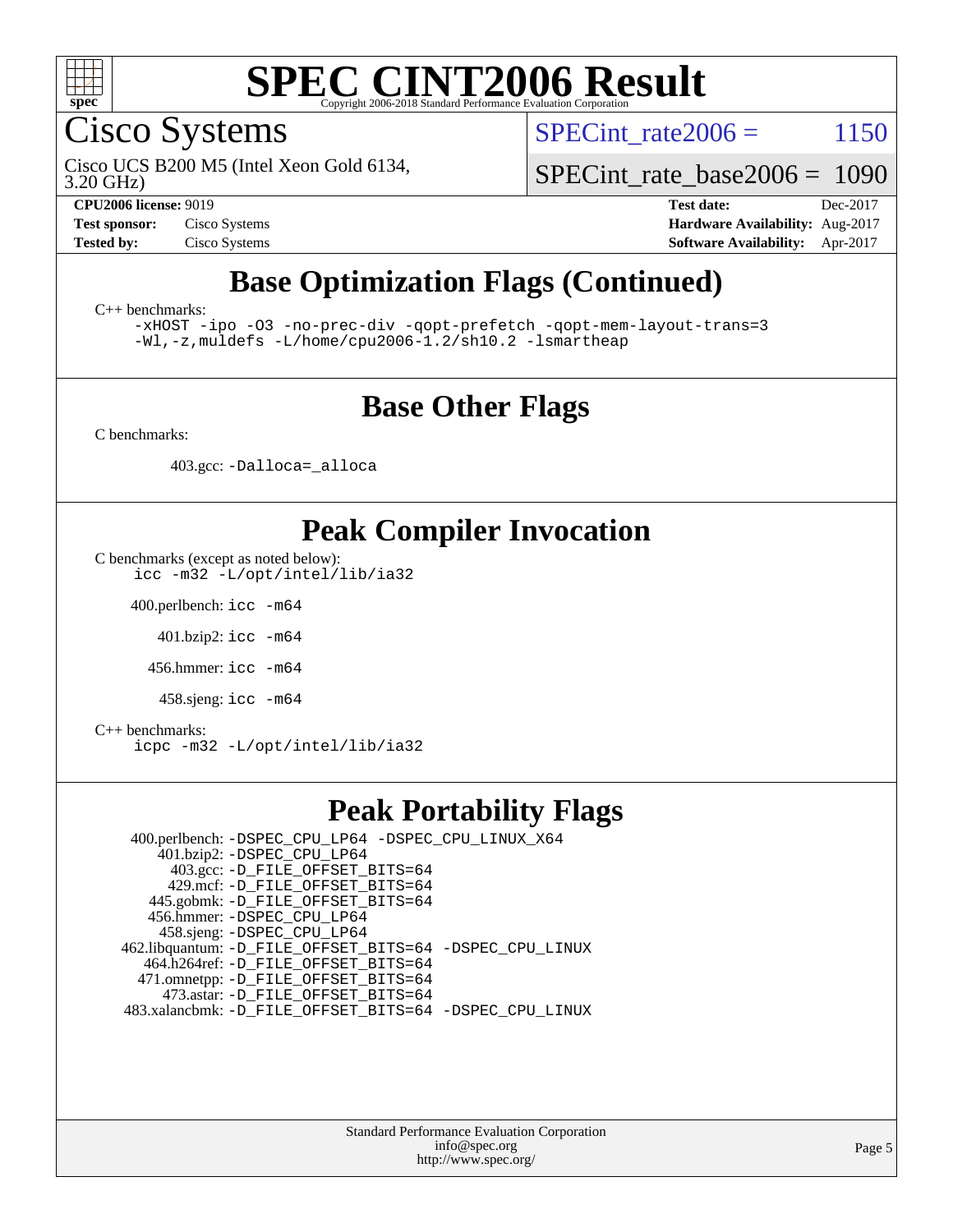

Cisco Systems

SPECint rate $2006 = 1150$ 

3.20 GHz) Cisco UCS B200 M5 (Intel Xeon Gold 6134,

[SPECint\\_rate\\_base2006 =](http://www.spec.org/auto/cpu2006/Docs/result-fields.html#SPECintratebase2006) 1090

| <b>Test sponsor:</b> | Cisco Systems |
|----------------------|---------------|
| <b>Tested by:</b>    | Cisco Systems |

**[CPU2006 license:](http://www.spec.org/auto/cpu2006/Docs/result-fields.html#CPU2006license)** 9019 **[Test date:](http://www.spec.org/auto/cpu2006/Docs/result-fields.html#Testdate)** Dec-2017 **[Hardware Availability:](http://www.spec.org/auto/cpu2006/Docs/result-fields.html#HardwareAvailability)** Aug-2017 **[Software Availability:](http://www.spec.org/auto/cpu2006/Docs/result-fields.html#SoftwareAvailability)** Apr-2017

## **[Peak Optimization Flags](http://www.spec.org/auto/cpu2006/Docs/result-fields.html#PeakOptimizationFlags)**

[C benchmarks](http://www.spec.org/auto/cpu2006/Docs/result-fields.html#Cbenchmarks):

 400.perlbench: [-prof-gen](http://www.spec.org/cpu2006/results/res2017q4/cpu2006-20171211-51001.flags.html#user_peakPASS1_CFLAGSPASS1_LDCFLAGS400_perlbench_prof_gen_e43856698f6ca7b7e442dfd80e94a8fc)(pass 1) [-prof-use](http://www.spec.org/cpu2006/results/res2017q4/cpu2006-20171211-51001.flags.html#user_peakPASS2_CFLAGSPASS2_LDCFLAGS400_perlbench_prof_use_bccf7792157ff70d64e32fe3e1250b55)(pass 2) [-xHOST](http://www.spec.org/cpu2006/results/res2017q4/cpu2006-20171211-51001.flags.html#user_peakPASS2_CFLAGSPASS2_LDCFLAGS400_perlbench_f-xHost_e62ac3e528d1159ebbc7507f5617393f)(pass 2)  $-par-num-threads=1(pass 1) -ipo(pass 2) -O3(pass 2)$  $-par-num-threads=1(pass 1) -ipo(pass 2) -O3(pass 2)$  $-par-num-threads=1(pass 1) -ipo(pass 2) -O3(pass 2)$  $-par-num-threads=1(pass 1) -ipo(pass 2) -O3(pass 2)$  $-par-num-threads=1(pass 1) -ipo(pass 2) -O3(pass 2)$  $-par-num-threads=1(pass 1) -ipo(pass 2) -O3(pass 2)$ [-no-prec-div](http://www.spec.org/cpu2006/results/res2017q4/cpu2006-20171211-51001.flags.html#user_peakPASS2_CFLAGSPASS2_LDCFLAGS400_perlbench_f-no-prec-div)(pass 2) [-auto-ilp32](http://www.spec.org/cpu2006/results/res2017q4/cpu2006-20171211-51001.flags.html#user_peakCOPTIMIZE400_perlbench_f-auto-ilp32) [-qopt-mem-layout-trans=3](http://www.spec.org/cpu2006/results/res2017q4/cpu2006-20171211-51001.flags.html#user_peakCOPTIMIZE400_perlbench_f-qopt-mem-layout-trans_170f5be61cd2cedc9b54468c59262d5d) 401.bzip2: [-prof-gen](http://www.spec.org/cpu2006/results/res2017q4/cpu2006-20171211-51001.flags.html#user_peakPASS1_CFLAGSPASS1_LDCFLAGS401_bzip2_prof_gen_e43856698f6ca7b7e442dfd80e94a8fc)(pass 1) [-prof-use](http://www.spec.org/cpu2006/results/res2017q4/cpu2006-20171211-51001.flags.html#user_peakPASS2_CFLAGSPASS2_LDCFLAGS401_bzip2_prof_use_bccf7792157ff70d64e32fe3e1250b55)(pass 2) [-xHOST](http://www.spec.org/cpu2006/results/res2017q4/cpu2006-20171211-51001.flags.html#user_peakPASS2_CFLAGSPASS2_LDCFLAGS401_bzip2_f-xHost_e62ac3e528d1159ebbc7507f5617393f)(pass 2)  $-par-num-threads=1(pass 1) -ipo(pass 2) -O3(pass 2)$  $-par-num-threads=1(pass 1) -ipo(pass 2) -O3(pass 2)$  $-par-num-threads=1(pass 1) -ipo(pass 2) -O3(pass 2)$  $-par-num-threads=1(pass 1) -ipo(pass 2) -O3(pass 2)$  $-par-num-threads=1(pass 1) -ipo(pass 2) -O3(pass 2)$  $-par-num-threads=1(pass 1) -ipo(pass 2) -O3(pass 2)$ [-no-prec-div](http://www.spec.org/cpu2006/results/res2017q4/cpu2006-20171211-51001.flags.html#user_peakPASS2_CFLAGSPASS2_LDCFLAGS401_bzip2_f-no-prec-div)(pass 2) [-qopt-prefetch](http://www.spec.org/cpu2006/results/res2017q4/cpu2006-20171211-51001.flags.html#user_peakCOPTIMIZE401_bzip2_f-qopt-prefetch) [-auto-ilp32](http://www.spec.org/cpu2006/results/res2017q4/cpu2006-20171211-51001.flags.html#user_peakCOPTIMIZE401_bzip2_f-auto-ilp32) [-qopt-mem-layout-trans=3](http://www.spec.org/cpu2006/results/res2017q4/cpu2006-20171211-51001.flags.html#user_peakCOPTIMIZE401_bzip2_f-qopt-mem-layout-trans_170f5be61cd2cedc9b54468c59262d5d) 403.gcc: [-xHOST](http://www.spec.org/cpu2006/results/res2017q4/cpu2006-20171211-51001.flags.html#user_peakOPTIMIZE403_gcc_f-xHost_e62ac3e528d1159ebbc7507f5617393f) [-ipo](http://www.spec.org/cpu2006/results/res2017q4/cpu2006-20171211-51001.flags.html#user_peakOPTIMIZE403_gcc_f-ipo) [-O3](http://www.spec.org/cpu2006/results/res2017q4/cpu2006-20171211-51001.flags.html#user_peakOPTIMIZE403_gcc_f-O3) [-no-prec-div](http://www.spec.org/cpu2006/results/res2017q4/cpu2006-20171211-51001.flags.html#user_peakOPTIMIZE403_gcc_f-no-prec-div) [-qopt-mem-layout-trans=3](http://www.spec.org/cpu2006/results/res2017q4/cpu2006-20171211-51001.flags.html#user_peakCOPTIMIZE403_gcc_f-qopt-mem-layout-trans_170f5be61cd2cedc9b54468c59262d5d)  $429$ .mcf: basepeak = yes 445.gobmk: [-prof-gen](http://www.spec.org/cpu2006/results/res2017q4/cpu2006-20171211-51001.flags.html#user_peakPASS1_CFLAGSPASS1_LDCFLAGS445_gobmk_prof_gen_e43856698f6ca7b7e442dfd80e94a8fc)(pass 1) [-prof-use](http://www.spec.org/cpu2006/results/res2017q4/cpu2006-20171211-51001.flags.html#user_peakPASS2_CFLAGSPASS2_LDCFLAGSPASS2_LDFLAGS445_gobmk_prof_use_bccf7792157ff70d64e32fe3e1250b55)(pass 2) [-xHOST](http://www.spec.org/cpu2006/results/res2017q4/cpu2006-20171211-51001.flags.html#user_peakPASS2_CFLAGSPASS2_LDCFLAGSPASS2_LDFLAGS445_gobmk_f-xHost_e62ac3e528d1159ebbc7507f5617393f)(pass 2)  $-par-num-threads=1(pass 1) -ipo(pass 2) -O3(pass 2)$  $-par-num-threads=1(pass 1) -ipo(pass 2) -O3(pass 2)$  $-par-num-threads=1(pass 1) -ipo(pass 2) -O3(pass 2)$  $-par-num-threads=1(pass 1) -ipo(pass 2) -O3(pass 2)$  $-par-num-threads=1(pass 1) -ipo(pass 2) -O3(pass 2)$  $-par-num-threads=1(pass 1) -ipo(pass 2) -O3(pass 2)$ [-no-prec-div](http://www.spec.org/cpu2006/results/res2017q4/cpu2006-20171211-51001.flags.html#user_peakPASS2_LDCFLAGS445_gobmk_f-no-prec-div)(pass 2) [-qopt-mem-layout-trans=3](http://www.spec.org/cpu2006/results/res2017q4/cpu2006-20171211-51001.flags.html#user_peakCOPTIMIZE445_gobmk_f-qopt-mem-layout-trans_170f5be61cd2cedc9b54468c59262d5d) 456.hmmer: [-xHOST](http://www.spec.org/cpu2006/results/res2017q4/cpu2006-20171211-51001.flags.html#user_peakOPTIMIZE456_hmmer_f-xHost_e62ac3e528d1159ebbc7507f5617393f) [-ipo](http://www.spec.org/cpu2006/results/res2017q4/cpu2006-20171211-51001.flags.html#user_peakOPTIMIZE456_hmmer_f-ipo) [-O3](http://www.spec.org/cpu2006/results/res2017q4/cpu2006-20171211-51001.flags.html#user_peakOPTIMIZE456_hmmer_f-O3) [-no-prec-div](http://www.spec.org/cpu2006/results/res2017q4/cpu2006-20171211-51001.flags.html#user_peakOPTIMIZE456_hmmer_f-no-prec-div) [-unroll2](http://www.spec.org/cpu2006/results/res2017q4/cpu2006-20171211-51001.flags.html#user_peakCOPTIMIZE456_hmmer_f-unroll_784dae83bebfb236979b41d2422d7ec2) [-auto-ilp32](http://www.spec.org/cpu2006/results/res2017q4/cpu2006-20171211-51001.flags.html#user_peakCOPTIMIZE456_hmmer_f-auto-ilp32) [-qopt-mem-layout-trans=3](http://www.spec.org/cpu2006/results/res2017q4/cpu2006-20171211-51001.flags.html#user_peakCOPTIMIZE456_hmmer_f-qopt-mem-layout-trans_170f5be61cd2cedc9b54468c59262d5d) 458.sjeng: [-prof-gen](http://www.spec.org/cpu2006/results/res2017q4/cpu2006-20171211-51001.flags.html#user_peakPASS1_CFLAGSPASS1_LDCFLAGS458_sjeng_prof_gen_e43856698f6ca7b7e442dfd80e94a8fc)(pass 1) [-prof-use](http://www.spec.org/cpu2006/results/res2017q4/cpu2006-20171211-51001.flags.html#user_peakPASS2_CFLAGSPASS2_LDCFLAGS458_sjeng_prof_use_bccf7792157ff70d64e32fe3e1250b55)(pass 2) [-xHOST](http://www.spec.org/cpu2006/results/res2017q4/cpu2006-20171211-51001.flags.html#user_peakPASS2_CFLAGSPASS2_LDCFLAGS458_sjeng_f-xHost_e62ac3e528d1159ebbc7507f5617393f)(pass 2)  $-par-num-threads=1(pass 1) -ipo(pass 2) -O3(pass 2)$  $-par-num-threads=1(pass 1) -ipo(pass 2) -O3(pass 2)$  $-par-num-threads=1(pass 1) -ipo(pass 2) -O3(pass 2)$  $-par-num-threads=1(pass 1) -ipo(pass 2) -O3(pass 2)$  $-par-num-threads=1(pass 1) -ipo(pass 2) -O3(pass 2)$  $-par-num-threads=1(pass 1) -ipo(pass 2) -O3(pass 2)$ [-no-prec-div](http://www.spec.org/cpu2006/results/res2017q4/cpu2006-20171211-51001.flags.html#user_peakPASS2_CFLAGSPASS2_LDCFLAGS458_sjeng_f-no-prec-div)(pass 2) [-unroll4](http://www.spec.org/cpu2006/results/res2017q4/cpu2006-20171211-51001.flags.html#user_peakCOPTIMIZE458_sjeng_f-unroll_4e5e4ed65b7fd20bdcd365bec371b81f) [-auto-ilp32](http://www.spec.org/cpu2006/results/res2017q4/cpu2006-20171211-51001.flags.html#user_peakCOPTIMIZE458_sjeng_f-auto-ilp32) [-qopt-mem-layout-trans=3](http://www.spec.org/cpu2006/results/res2017q4/cpu2006-20171211-51001.flags.html#user_peakCOPTIMIZE458_sjeng_f-qopt-mem-layout-trans_170f5be61cd2cedc9b54468c59262d5d)  $462$ .libquantum: basepeak = yes 464.h264ref: [-prof-gen](http://www.spec.org/cpu2006/results/res2017q4/cpu2006-20171211-51001.flags.html#user_peakPASS1_CFLAGSPASS1_LDCFLAGS464_h264ref_prof_gen_e43856698f6ca7b7e442dfd80e94a8fc)(pass 1) [-prof-use](http://www.spec.org/cpu2006/results/res2017q4/cpu2006-20171211-51001.flags.html#user_peakPASS2_CFLAGSPASS2_LDCFLAGS464_h264ref_prof_use_bccf7792157ff70d64e32fe3e1250b55)(pass 2) [-xHOST](http://www.spec.org/cpu2006/results/res2017q4/cpu2006-20171211-51001.flags.html#user_peakPASS2_CFLAGSPASS2_LDCFLAGS464_h264ref_f-xHost_e62ac3e528d1159ebbc7507f5617393f)(pass 2)  $-par-num-threads=1(pass 1) -ipo(pass 2) -O3(pass 2)$  $-par-num-threads=1(pass 1) -ipo(pass 2) -O3(pass 2)$  $-par-num-threads=1(pass 1) -ipo(pass 2) -O3(pass 2)$  $-par-num-threads=1(pass 1) -ipo(pass 2) -O3(pass 2)$  $-par-num-threads=1(pass 1) -ipo(pass 2) -O3(pass 2)$  $-par-num-threads=1(pass 1) -ipo(pass 2) -O3(pass 2)$ [-no-prec-div](http://www.spec.org/cpu2006/results/res2017q4/cpu2006-20171211-51001.flags.html#user_peakPASS2_CFLAGSPASS2_LDCFLAGS464_h264ref_f-no-prec-div)(pass 2) [-unroll2](http://www.spec.org/cpu2006/results/res2017q4/cpu2006-20171211-51001.flags.html#user_peakCOPTIMIZE464_h264ref_f-unroll_784dae83bebfb236979b41d2422d7ec2) [-qopt-mem-layout-trans=3](http://www.spec.org/cpu2006/results/res2017q4/cpu2006-20171211-51001.flags.html#user_peakCOPTIMIZE464_h264ref_f-qopt-mem-layout-trans_170f5be61cd2cedc9b54468c59262d5d) [C++ benchmarks:](http://www.spec.org/auto/cpu2006/Docs/result-fields.html#CXXbenchmarks) 471.omnetpp: [-prof-gen](http://www.spec.org/cpu2006/results/res2017q4/cpu2006-20171211-51001.flags.html#user_peakPASS1_CXXFLAGSPASS1_LDCXXFLAGS471_omnetpp_prof_gen_e43856698f6ca7b7e442dfd80e94a8fc)(pass 1) [-prof-use](http://www.spec.org/cpu2006/results/res2017q4/cpu2006-20171211-51001.flags.html#user_peakPASS2_CXXFLAGSPASS2_LDCXXFLAGS471_omnetpp_prof_use_bccf7792157ff70d64e32fe3e1250b55)(pass 2) [-xHOST](http://www.spec.org/cpu2006/results/res2017q4/cpu2006-20171211-51001.flags.html#user_peakPASS2_CXXFLAGSPASS2_LDCXXFLAGS471_omnetpp_f-xHost_e62ac3e528d1159ebbc7507f5617393f)(pass 2)  $-par-num-threads=1(pass 1) -ipo(pass 2) -O3(pass 2)$  $-par-num-threads=1(pass 1) -ipo(pass 2) -O3(pass 2)$  $-par-num-threads=1(pass 1) -ipo(pass 2) -O3(pass 2)$  $-par-num-threads=1(pass 1) -ipo(pass 2) -O3(pass 2)$  $-par-num-threads=1(pass 1) -ipo(pass 2) -O3(pass 2)$  $-par-num-threads=1(pass 1) -ipo(pass 2) -O3(pass 2)$ [-no-prec-div](http://www.spec.org/cpu2006/results/res2017q4/cpu2006-20171211-51001.flags.html#user_peakPASS2_CXXFLAGSPASS2_LDCXXFLAGS471_omnetpp_f-no-prec-div)(pass 2) [-qopt-ra-region-strategy=block](http://www.spec.org/cpu2006/results/res2017q4/cpu2006-20171211-51001.flags.html#user_peakCXXOPTIMIZE471_omnetpp_f-qopt-ra-region-strategy_430aa8f7c220cbde92ae827fa8d9be32)  [-qopt-mem-layout-trans=3](http://www.spec.org/cpu2006/results/res2017q4/cpu2006-20171211-51001.flags.html#user_peakCXXOPTIMIZE471_omnetpp_f-qopt-mem-layout-trans_170f5be61cd2cedc9b54468c59262d5d) [-Wl,-z,muldefs](http://www.spec.org/cpu2006/results/res2017q4/cpu2006-20171211-51001.flags.html#user_peakEXTRA_LDFLAGS471_omnetpp_link_force_multiple1_74079c344b956b9658436fd1b6dd3a8a) [-L/home/cpu2006-1.2/sh10.2 -lsmartheap](http://www.spec.org/cpu2006/results/res2017q4/cpu2006-20171211-51001.flags.html#user_peakEXTRA_LIBS471_omnetpp_SmartHeap_5706a66a2f6a219cbb238ac92a73101d)  $473$ .astar: basepeak = yes  $483.xalanchmk: basepeak = yes$